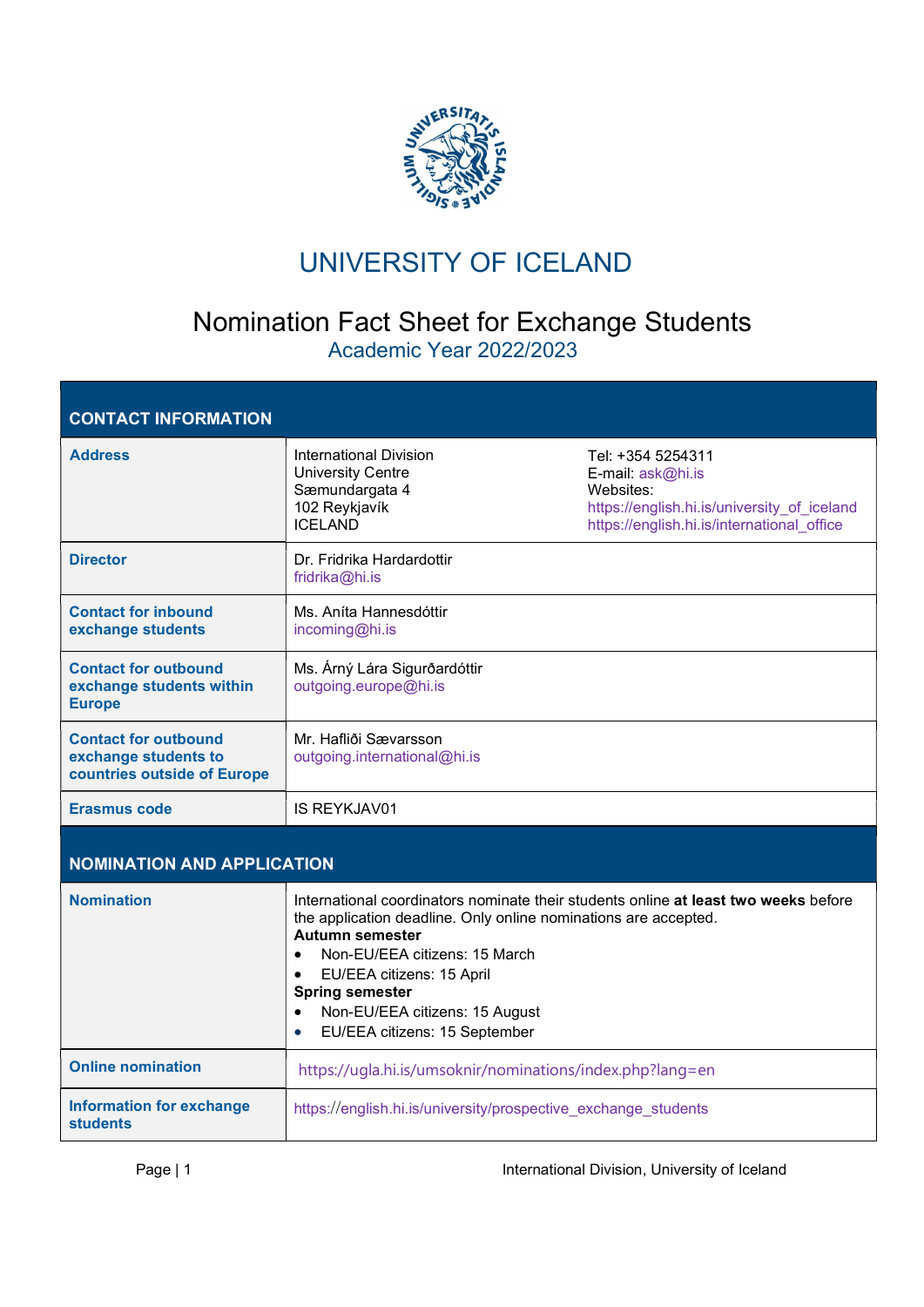| <b>Online application</b>                       | Autumn semester<br>Non-EU/EEA citizens: 1 April<br>EU/EEA citizens: 1 May<br><b>Spring semester</b><br>Non-EU/EEA citizens: 1 September<br>EU/EEA citizens: 1 October<br>Further information and access to the online application at University of Iceland will be<br>sent to students who have been nominated by their home university.                                                                                                                                                                                  |
|-------------------------------------------------|---------------------------------------------------------------------------------------------------------------------------------------------------------------------------------------------------------------------------------------------------------------------------------------------------------------------------------------------------------------------------------------------------------------------------------------------------------------------------------------------------------------------------|
| <b>Application checklist</b>                    | Online application including a course selection. Course selection must total<br>$\bullet$<br>30 ECTS credits per semester, where at least 60% of courses are within<br>the students' major<br>A photo of your passport attached to the online application<br>Transcript of records in English or a Nordic language (DK, NO, SE, IS)<br>attached to the online application. Transcripts must be certified by either a<br>signature and stamp or digitally signed<br>Late or incomplete applications will not be processed. |
| <b>Application status</b>                       | Students must keep track of their application status online:<br>https://english.hi.is/university/international_exchange_students#status                                                                                                                                                                                                                                                                                                                                                                                   |
| <b>Mentor system</b>                            | To help exchange students adapt to life and studies the University of Iceland has a<br>Mentor system. Students can apply for a mentor when filling out online application.<br>The main task of the Mentor is to provide the student with practical information about<br>the University of Iceland and Icelandic society, as well as to introduce them to<br>students and student life in general.                                                                                                                         |
|                                                 |                                                                                                                                                                                                                                                                                                                                                                                                                                                                                                                           |
| <b>STUDY INFORMATION</b>                        |                                                                                                                                                                                                                                                                                                                                                                                                                                                                                                                           |
| <b>Academic year</b>                            | The academic year is divided into two semesters, autumn and spring, each semester<br>lasting thirteen weeks. The academic calendar varies somewhat from one faculty to<br>another: https://english.hi.is/university/academic_calendar                                                                                                                                                                                                                                                                                     |
| <b>Credits and grading system</b>               | 30 ECTS credits are considered full time studies per semester. Further information on<br>credits and grading system: https://english.hi.is/university/credit system and grades                                                                                                                                                                                                                                                                                                                                            |
| <b>Timetables</b>                               | https://english.hi.is/university/timetables                                                                                                                                                                                                                                                                                                                                                                                                                                                                               |
| <b>Courses offered for</b><br>exchange students | https://ugla.hi.is/kennsluskra/index.php?tab=nam&chapter=exhange_course_list&ken<br>nsluar=current<br>Course selection must total 30 ECTS credits per semester, where at least 60%<br>of courses are within the students' major                                                                                                                                                                                                                                                                                           |